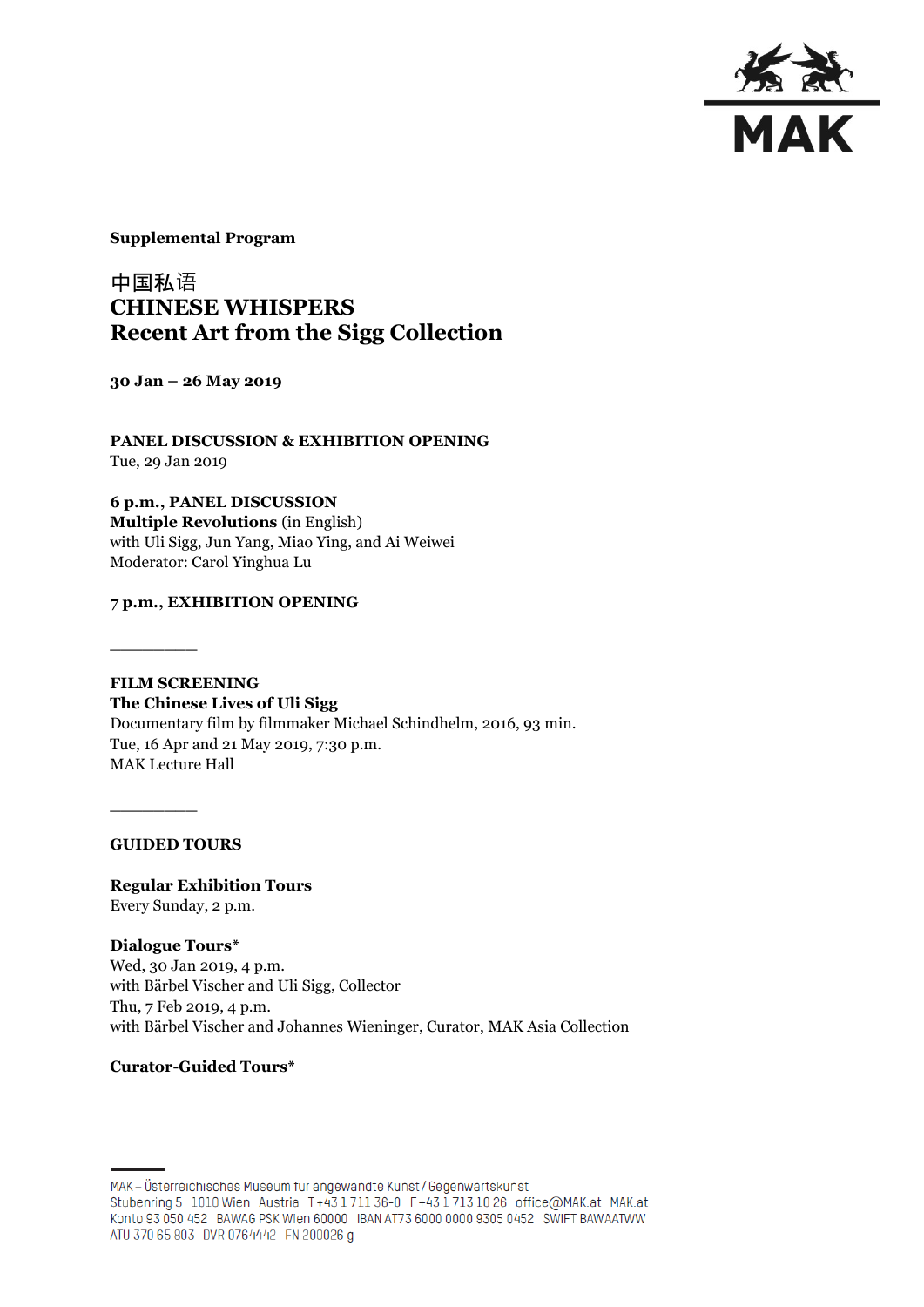

Tue, 5 Mar, 2 Apr, and 14 May 2019, 6:30 p.m. with Bärbel Vischer

#### **WEDNESDAYS AT THE MAK\***

Guided tour through the exhibition, followed by further discussion at the restaurant Salonplafond im MAK Wed, 20 Feb 2019, 3 p.m.

\* Online registration at MAK.at/en/program/guided\_tours\_\_more

#### **PROGRAM FOR KIDS AND FAMILIES**

**MINI MAK Tour\*\*** Guided tour for the whole family (ages 4+)

#### **Everything Chinese at MINI MAK**

Sun, 21 Apr 2019, 11 a.m. On a MINI MAK tour through our exhibition you will learn quite a lot. A famous artist called Ai Weiwei has lost a circle?! Help us look for it and maybe in the end you will get an Easter egg after all!

#### **Old China—new China**

**\_\_\_\_\_\_\_\_**

Sun, 19 May 2019, 11 a.m. Can you hear that? Isn't that somebody whispering? No, it's the wind. Or maybe not? Visit the MAK and have a look at what Chinese art can do! ... but shh, be very quiet …

**MAK4FAMILY\*\*** Workshop for the whole family (ages 4+)

#### **Chinese Whispers**

**\_\_\_\_\_\_\_\_\_**

Sat, 23 Feb and 27 Apr 2019, 2–4 p.m.

At the MAK, there is an exhibition with a lot of modern art from China and very old Chinese objects from our collection. If you listen very carefully, you can hear the things whisper! But what might they be telling each other? The MINI MAK storytellers will whisper it into your ear. Afterwards there will be a workshop—there you will need to collaborate, but please without whispering!

#### **Great, greater, the greatest—Chinese art in Vienna**